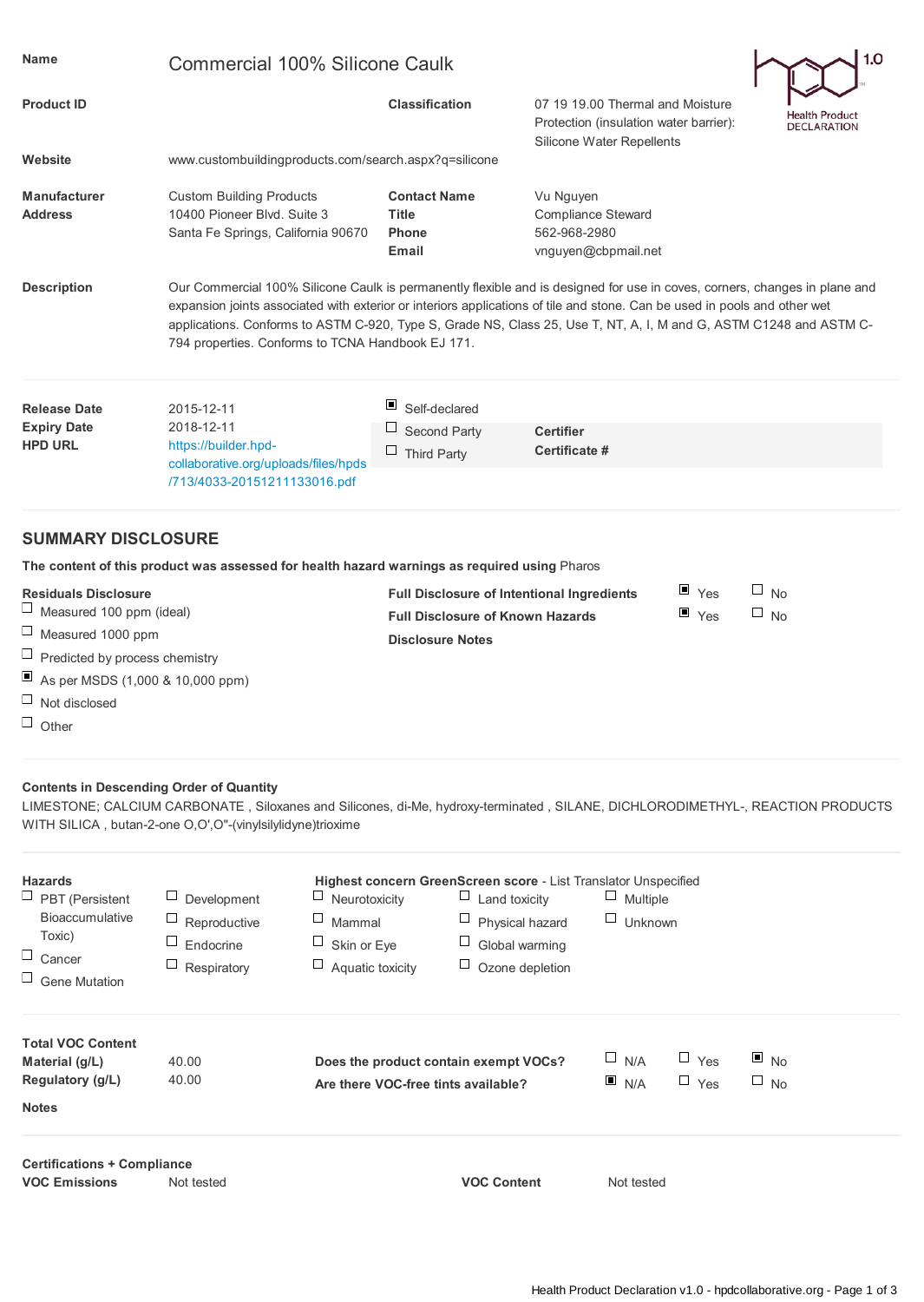The HPD Standard is solely a declaration of product content and direct health hazards associated with exposure to its individual contents. It is not a full assessment of environmental impacts from the life cycle of this product. It is not an assessment of risks associated with actual use of the product. It does not address the potential health impacts of substances used or created during manufacture that do not appear in the final product as residuals, nor substances created during combustion or other degradation processes.

This Health Product Declaration was generated following the requirements of the noted Standard version and is valid for a total of three years after date of issue or three months after a substantive change of product contents occurs. Users should verify that this Health Product Declaration is compliant with the most current version of the HPD Standard. Accuracy of claims made in this Health Product Declaration is the sole responsibility of the listed manufacturer and certifier (if applicable). The HPD Collaborative does not warrant any claim made herein, explicit or implicit. The HPD Standard is an "open standard" developed and managed by the HPD Collaborative, a nonprofit organization. For more information, visit hpdcollaborative.org.

## **CONTENT IN DESCENDING ORDER OF QUANTITY**

All ingredients must be assessed for health warnings against Priority Hazard Lists, regardless of disclosure level.

Priority Hazard Lists and information on the GreenScreen Benchmarks can be found at www.hpdcollaborative.org/hazardlists.

GS: GreenScreen Benchmark; RC: Recycled Content, PC: Post Consumer, PI: Post Industrial (Pre-consumer), BO: Both; Nano: comprised of nanoscale *particles or nanotechnology*

| <b>Name</b>                                                        | <b>CAS RN</b>                           | % weight     | GS     | <b>RC</b>    | Nano | <b>Role</b>                   |
|--------------------------------------------------------------------|-----------------------------------------|--------------|--------|--------------|------|-------------------------------|
| <b>Hazard A</b>                                                    | <b>Warning A</b>                        |              |        |              |      |                               |
| <b>Hazard B</b>                                                    | <b>Warning B</b>                        |              |        |              |      |                               |
| <b>Hazard C</b>                                                    | <b>Warning C</b>                        |              |        |              |      |                               |
| <b>Hazard D</b>                                                    | <b>Warning D</b>                        |              |        |              |      |                               |
| <b>Hazard E</b>                                                    | <b>Warning E</b>                        |              |        |              |      |                               |
| <b>Notes</b>                                                       |                                         |              |        |              |      |                               |
| <b>LIMESTONE; CALCIUM CARBONATE</b>                                | 1317-65-3                               | $30 - 60%$   | LT-U   | N            | N    | filler                        |
| None found<br>No warnings found on HPD Priority lists              |                                         |              |        |              |      |                               |
| Ranges given due to batch to batch variability                     |                                         |              |        |              |      |                               |
|                                                                    |                                         |              |        |              |      |                               |
| Siloxanes and Silicones, di-Me, hydroxy-terminated                 | 70131-67-8                              | $30 - 60 \%$ | $LT-U$ | <sup>N</sup> | N    | silicone                      |
| None found                                                         | No warnings found on HPD Priority lists |              |        |              |      |                               |
| Ranges given due to batch to batch variability                     |                                         |              |        |              |      |                               |
|                                                                    |                                         |              |        |              |      |                               |
| SILANE, DICHLORODIMETHYL-, REACTION PRODUCTS WITH<br><b>SILICA</b> | 68611-44-9                              | $5 - 10%$    | LT-U   | N            | N    | reaction products with silica |
| None found<br>No warnings found on HPD Priority lists              |                                         |              |        |              |      |                               |
| Ranges given due to batch to batch variability                     |                                         |              |        |              |      |                               |
|                                                                    |                                         |              |        |              |      |                               |
| butan-2-one O,O',O"-(vinylsilylidyne)trioxime                      | 2224-33-1                               | $5 - 10 \%$  | LT-U   | N            | N    | flow aid                      |
| None found                                                         | No warnings found on HPD Priority lists |              |        |              |      |                               |
| Ranges given due to batch to batch variability                     |                                         |              |        |              |      |                               |

## **CERTIFICATIONS AND COMPLIANCE**

**Certifying Party** = First: Manufacturer's self-declaration; Second: Verification by trade association or other interested party; Third: Verification by independent certifier (ideal).

**Applicable facilities** = Manufacturing sites to which testing applies.

| <b>Type</b> | <b>Standard or Certification</b> | <b>Certifier or Laboratory</b> |
|-------------|----------------------------------|--------------------------------|
|-------------|----------------------------------|--------------------------------|